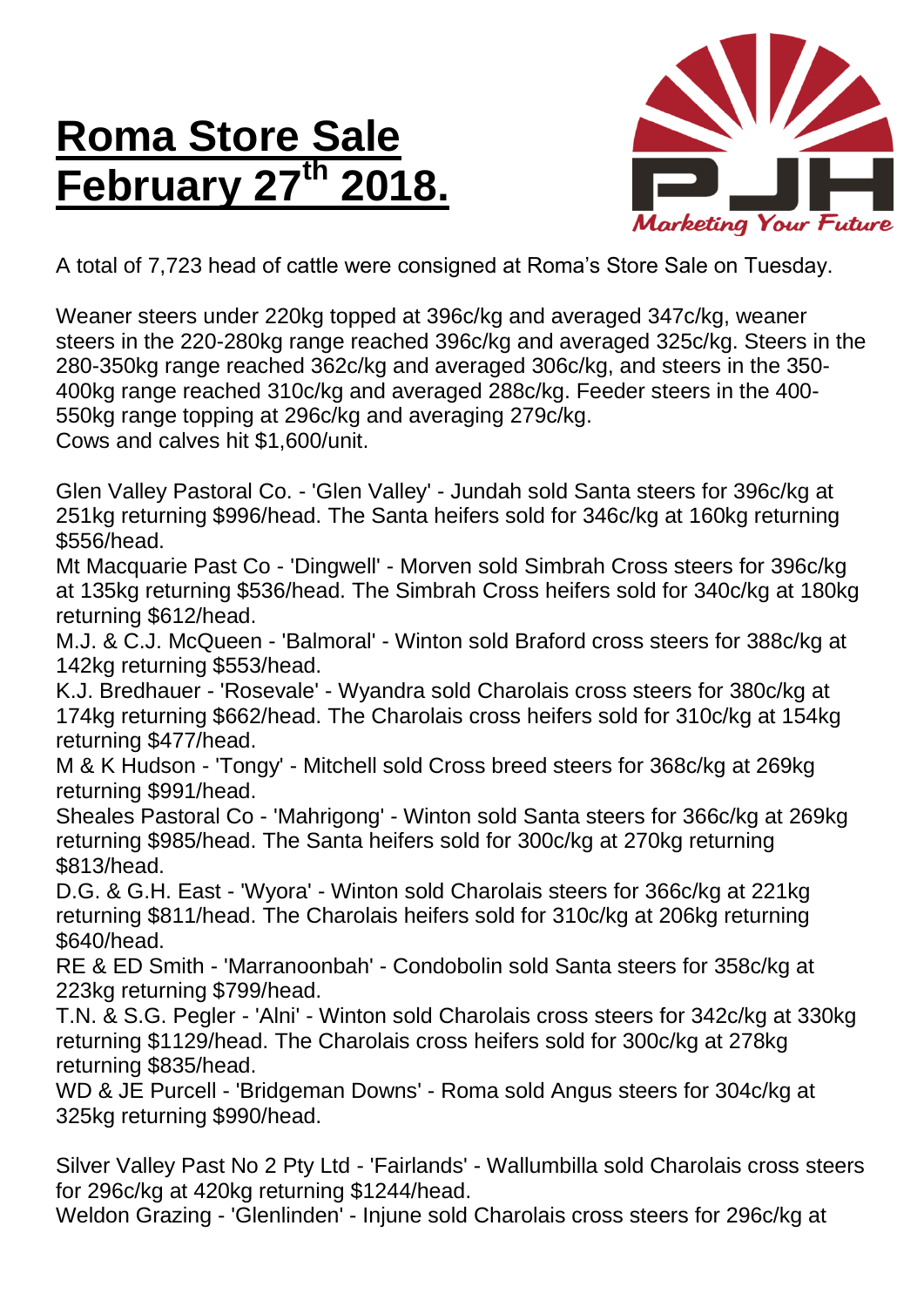404kg returning \$1197/head.

Ball & Company - 'Strangford' - Longreach sold Droughtmaster steers for 296c/kg at 363kg returning \$1075/head.

J.H. & S.M. Mulcahy - 'Pringle Downs' - Roma sold Hereford cross steers for 292c/kg at 397kg returning \$1161/head. The Droughtmaster heifers sold for 278c/kg at 350kg returning \$976/head.

Heifers under 220kg topped at 346c/kg and average 291c/kg, while heifers in the 220 – 280kg range topped at 314c/kg and averaged 271c/kg. Heifers in the 280- 350kg range topped at 315c/kg, averaging 263c/kg. Heifers in the 350-450kg range topped at 280c/kg, averaging 239c/kg.

Wellwater Pastoral Co. - 'Wellwater' - Tambo sold Santa cross heifers for 315c/kg at 300kg returning \$947/head.

Josh Murphy - 'Wycanna' - Talwood sold Santa cross heifers for 304c/kg at 207kg returning \$631/head.

P.J. & C.R. Britton - 'Brighton Downs' - Winton sold Santa heifers for 296c/kg at 241kg returning \$714/head.

W.L. & A.M. Ladbrook - 'Eldorado' - Roma sold Murray Grey heifers for 280c/kg at 340kg returning \$952/head.

Cows in the 300-400kg range reached 240c/kg and averaged 186c/kg, while cows in the 400kg-500kg range reached 240c/kg and averaged 208c/kg. Cows over 500kg topped at 229c/kg, averaging 219c/kg.

Bulls under 400kg topped at 372c/kg and averaged 296c/kg, while bulls in the 400 – 600kg range topped at 272c/kg and averaged 232c/kg. Bulls over 600kg topped at 260c/kg, averaging 242c/kg.

## *PJH sell 4 th position next week.*

*Please be aware that all cattle being sold must be accompanied by a National Cattle Health Declaration as well as NVD*